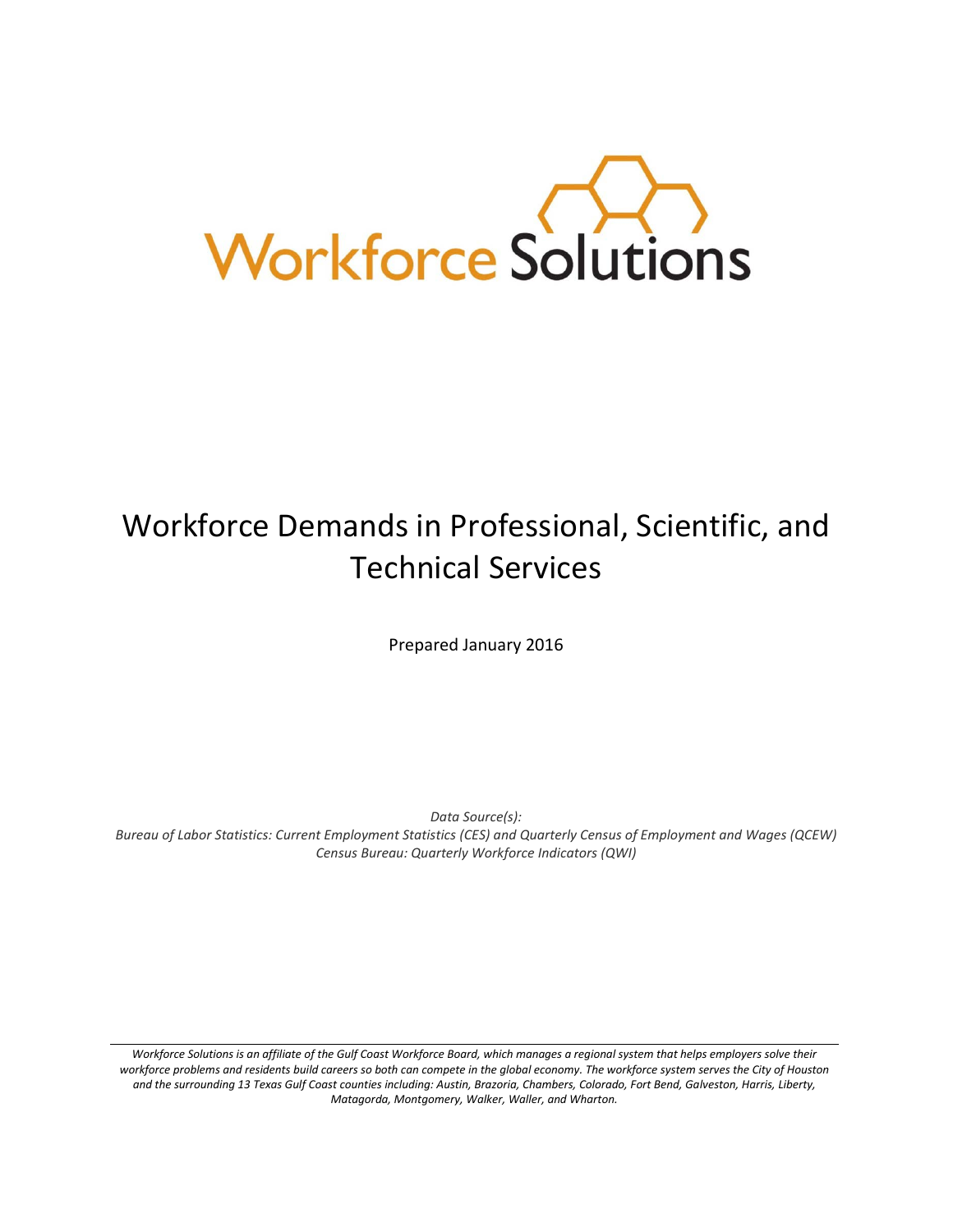# **Overview**

Professional, Scientific, and Technical Services, often referred to as simply Professional and Technical Services, is one of 20 major economic sectors that includes a range of high value-added services such as legal services, accounting, architecture and engineering, computer systems design, advertising, and others. With few exceptions businesses and organizations that fall within this sector specialize in activities that require a high degree expertise and training. As a result, workers often have relatively high levels of education including but not limited to specialized degrees as well as licenses issued by regulatory entities. This frequently translates into strong growth prospects and high wages making it a long targeted sector by the Gulf Coast Workforce Board. This report examines past, present, and future trends among the industries and occupations within this sector of the Gulf Coast regional economy.

## **Contribution of Professional, Scientific, and Technical Services to Local Employment**

As of the second quarter of 2015, there were 212, 935 jobs in Professional, Scientific and Technical Services comprising 8.3 percent of total private employment in the Gulf Coast region. The share of these jobs rose from 7.8 percent a decade earlier indicating that this sector continues to grow in importance as a source of jobs. Relative to other sectors, Professional and Technical Services was the sixth-largest in terms of employment making it comparable in size to Construction. (See Chart 1.)



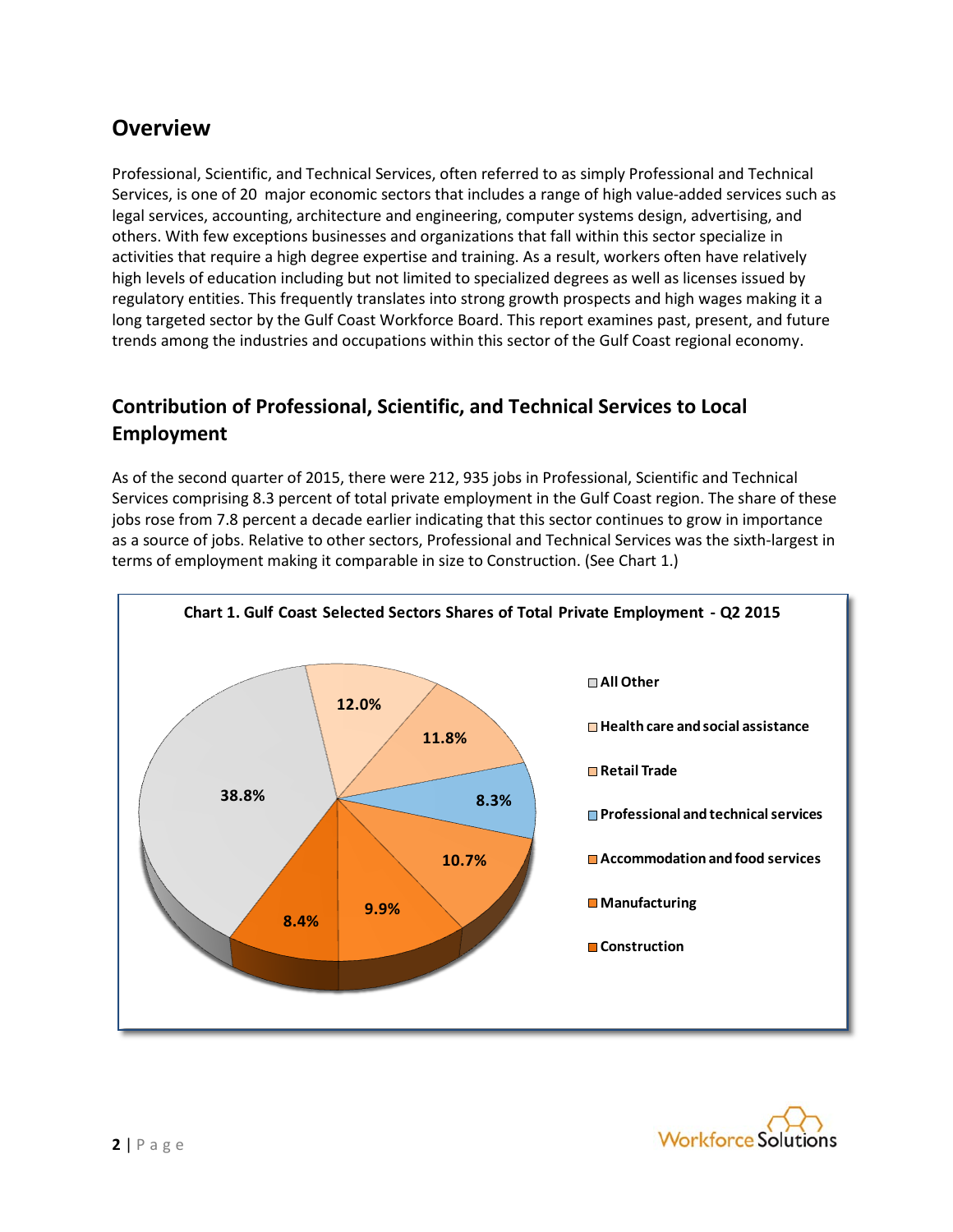## **Major Industries within Professional, Scientific, and Technical Services**

Within Professional and Technical Services there are nine major industries:

- Legal
- Accounting and Bookkeeping
- Architectural and Engineering\*
- Specialized Design
- Computer Systems Design and Related\*
- Management, Scientific, and Technical Consulting\*
- Scientific Research and Development
- Advertising, PR, and Related
- Other Professional and Technical Services

\*Denotes high-skill, high-growth industry targeted by the Gulf Coast Workforce Board

Among these nine industries, Architectural and Engineering Services make up the plurality of jobs in Professional and Technical Services in the Gulf Coast with 34 percent (71,739 jobs) followed by Management and Technical Consulting (16 percent) and Computer Systems Design and Related Services (14 percent). Engineering Services account for 70 percent of jobs in the Architectural and Engineering category and the largest employers in this category are overwhelmingly providers of services to energy companies in the region. (See Chart 2.)



\*Denotes high-skill, high-growth industry targeted by the Gulf Coast Workforce Board

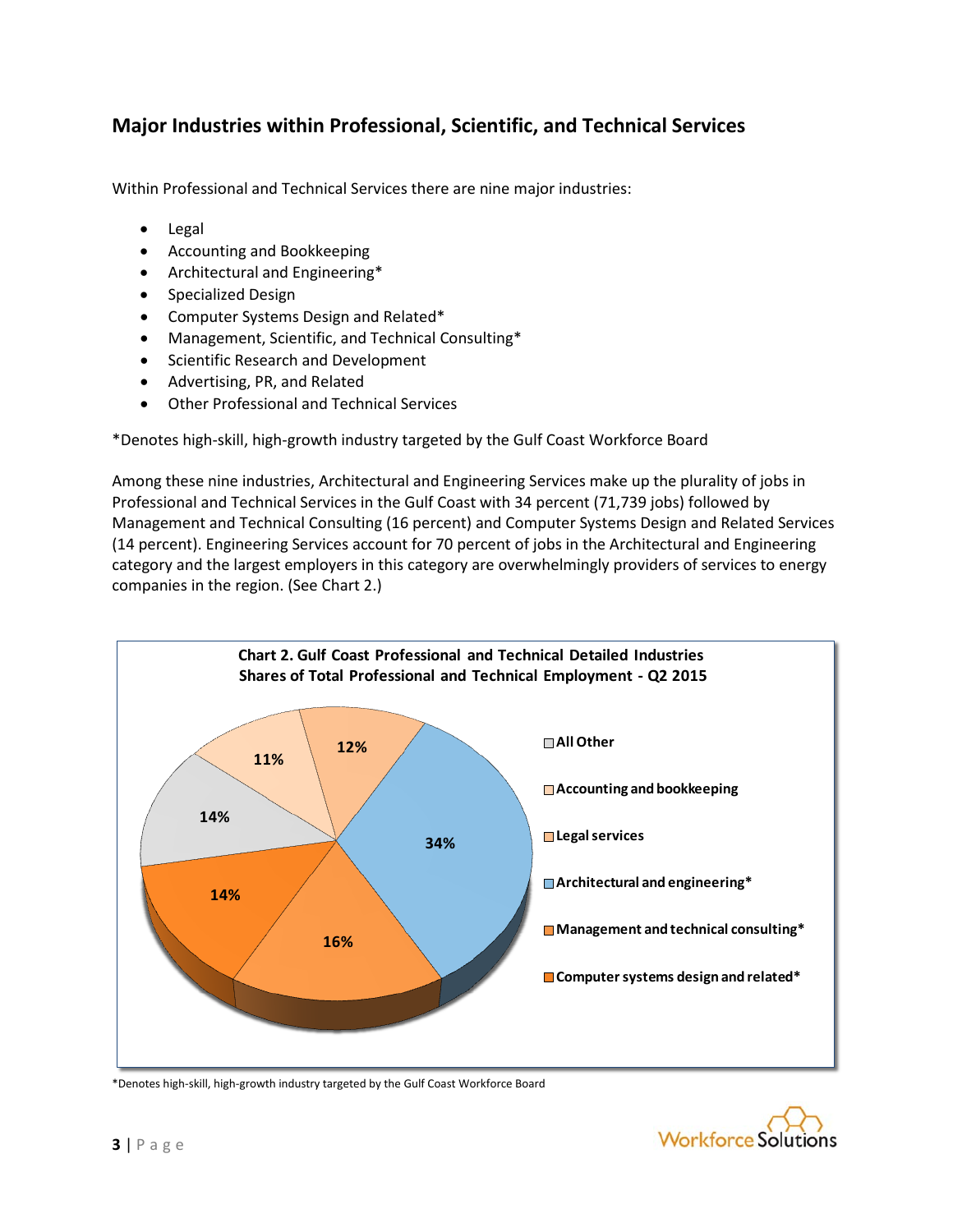## **Recent Employment Trends in Professional and Technical Services vis-à-vis Oil Prices**

As a result of its relationship to the oil and gas industry by way of Architectural and Engineering Services and to a lesser extent Management and Technical Consulting, the fortunes of the overall Professional and Technical Services sector have followed the trajectory of oil prices since early 2015. This has been reflected in the dramatic rate of change in job growth, which was as high as 5.1 percent as recently as January 2015. By October of that same year growth turned negative and as of November 2015 registered a decline of -0.6 percent. Note that the price of West Texas Intermediate oil began posting year over year declines as early as July 2014 and by November 2015 was down nearly 44 percent from the previous year.

The last time Professional and Technical Services saw a comparable rate of negative growth was May 2010 however that was after reaching a trough of -7.0 percent during the depths of the recession. While it is impossible to predict the point at which oil prices and subsequently employment begin recover, extrapolating from the trend observed during the recession implies that there will be continued job losses in Professional and Technical Services, among other sectors, well into 2016. (See Chart 3.)



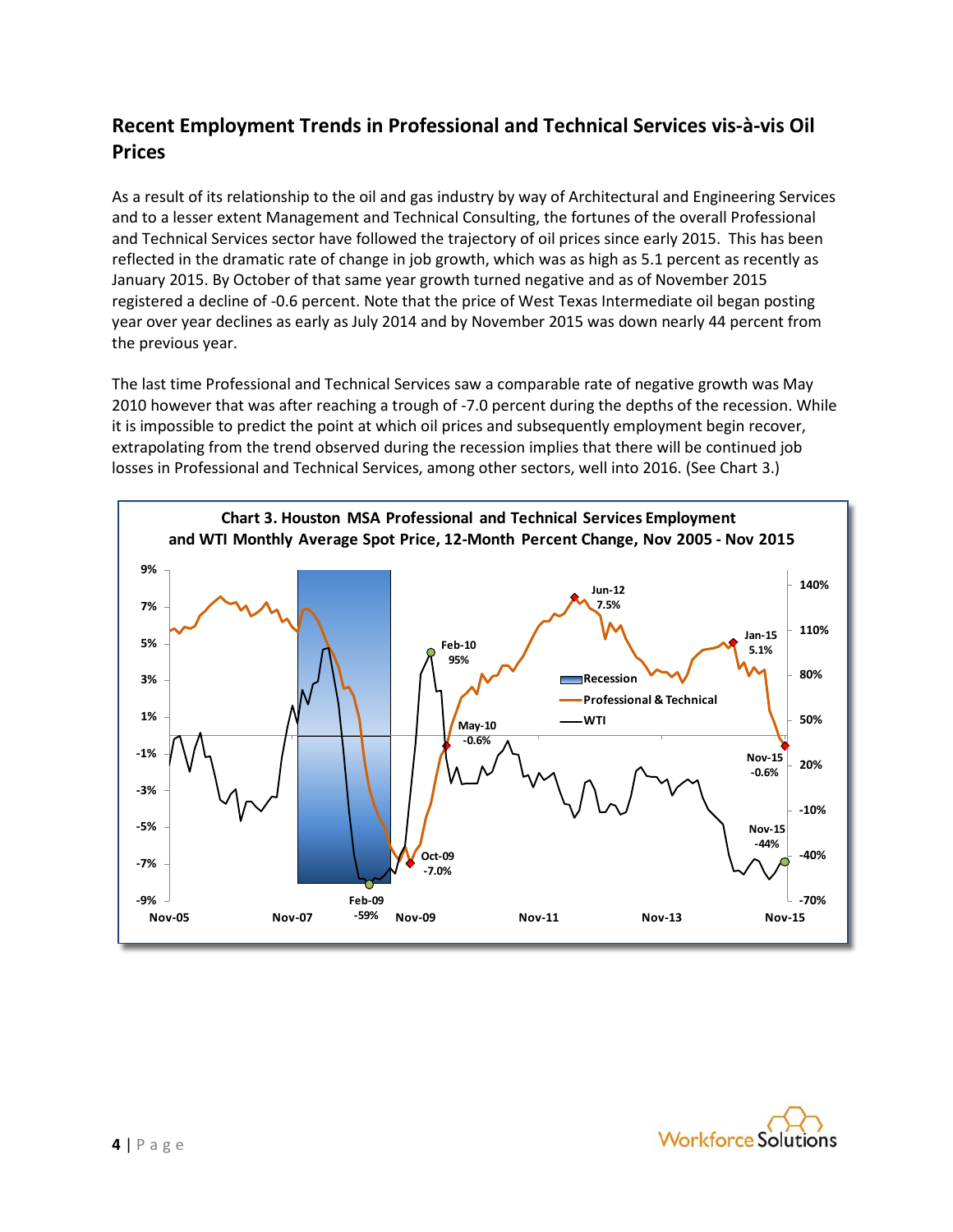## **The Geography of Professional and Technical Services Employment across the Region**

Of the approximately 213,000 Professional and Technical Services jobs across the 13-county region, the overwhelming majority (86.1 percent) are found within Harris County compared to 80.0 percent of total private employment and only two-thirds of the region's population. The next highest shares of Professional and Technical jobs were found in Montgomery County (5.0 percent) and Fort Bend (4.1 percent). Brazoria (1.9 percent) and Galveston (1.5 percent) were the only other counties to comprise 1 percent or more of total Professional and Technical Services employment in the region. (See Exhibit 1.)



**Exhibit 1. County Share of Gulf Coast Region Employment in Professional, Scientific, and Technical Services, Q2 2015**

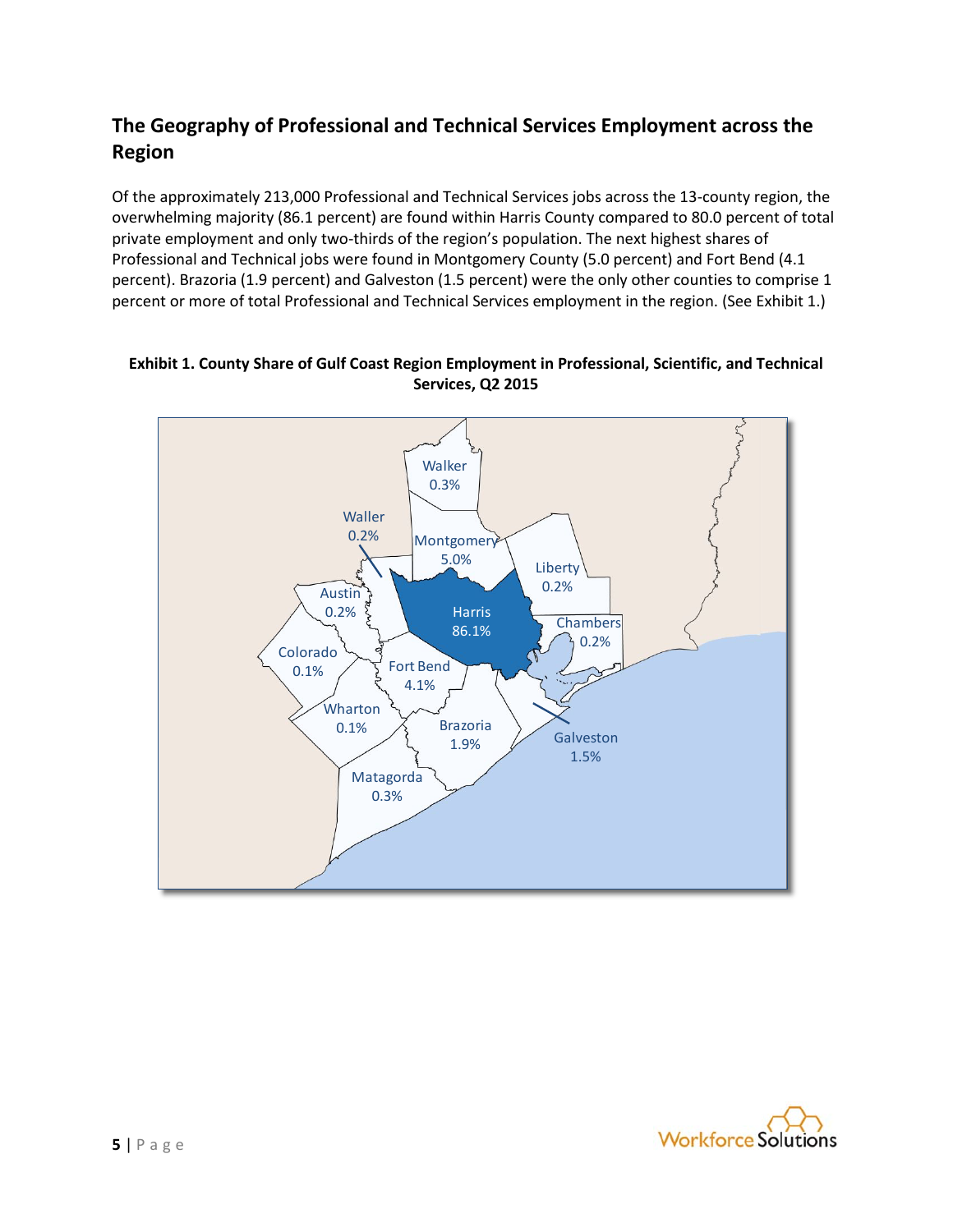As noted, the vast majority of Professional and Technical Services employment was found within the geographic core of the 13-county region. However shares of this sector's employment *within* each county demonstrated comparatively more balance. At the upper end was Harris County with the highest concentration of Professional and Technical Services employment as a percentage of the county's total private employment at 9.1 percent. This was followed by Montgomery and Matagorda Counties with 7.6 percent and 6.7 percent, respectively. At the other end of the range were Liberty (2.8 percent), Colorado (2.1 percent), and Wharton (1.6 percent). Lastly, it is worth highlighting that some counties on the periphery of the region, such as Walker (5.5 percent) and Austin (4.8 percent) also had relatively high proportions of Professional and Technical employment given their small populations. (See Exhibit 2.)

### **Exhibit 2. Professional, Scientific, and Technical Services Share of County Total Private Employment, Q2 2015**



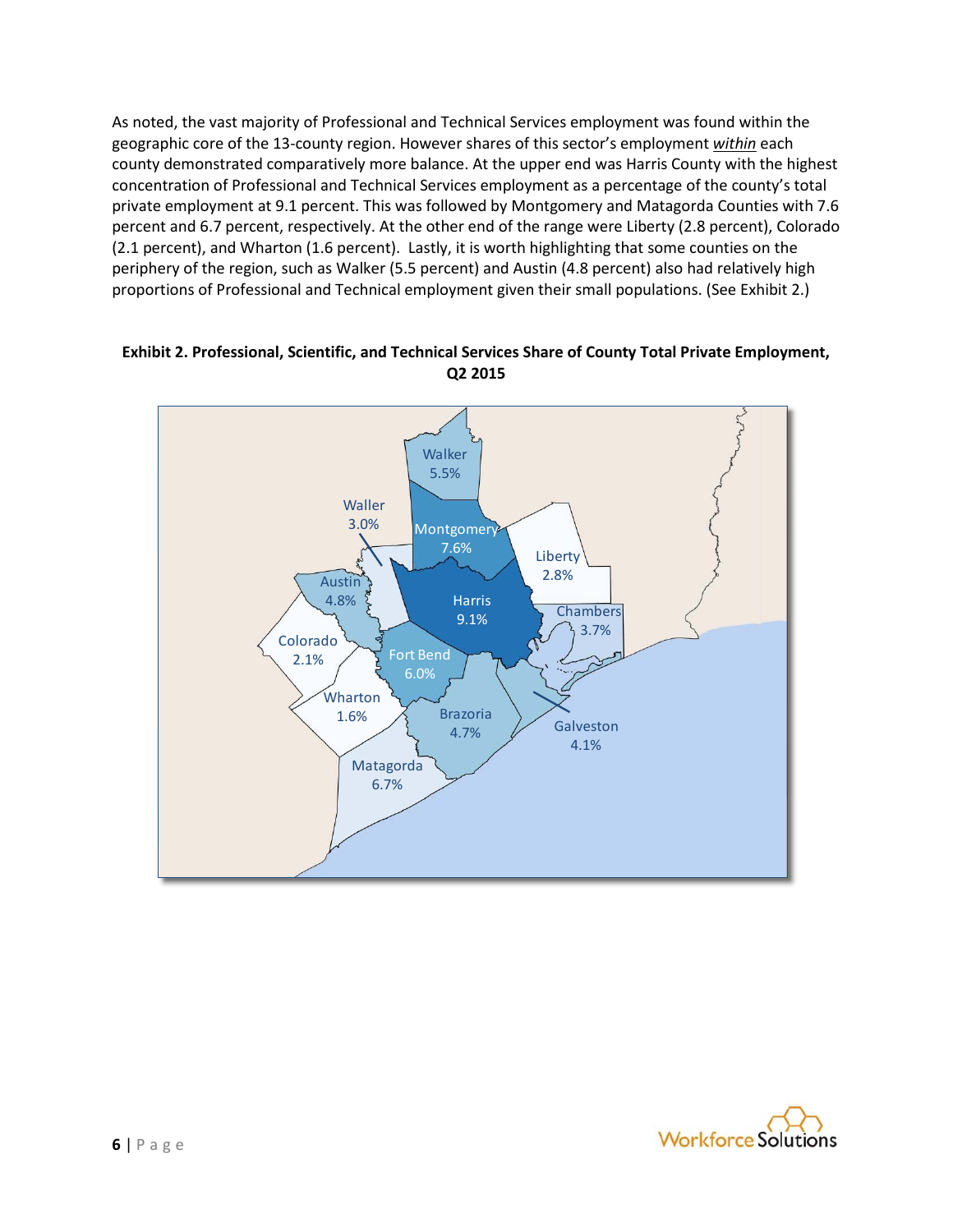Another method of analyzing the geographic distribution of Professional and Technical jobs across the region involved identifying which of the nine major Professional and Technical industries were the largest within each county. Given region's specialization in energy, it was not surprising that Architecture, Engineering, and Related Services was the most frequently encountered industry, proving to be the largest in 6 out of 13 counties. In two of these counties, Chambers (59 percent) and Brazoria (53 percent), a majority of Professional and Technical jobs were in Architecture and Engineering.

In contrast, Legal Services were the largest industry in Wharton, Liberty, and Matagorda Counties. Accounting was the largest in Montgomery and Colorado Counties while Computer Systems Design was the largest in Austin County, possibly the result of several small computer systems design and custom programming firms in the area. Lastly, Scientific Research was the largest Professional and Technical industry in Walker County and presumably related to the presence of Carnegie designated doctoral research institution Sam Houston State University. (See Exhibit 3.)

## **Exhibit 3. Largest Professional and Technical Industry as a Percentage of County Total Professional and Technical Services Employment, Q2 2015**



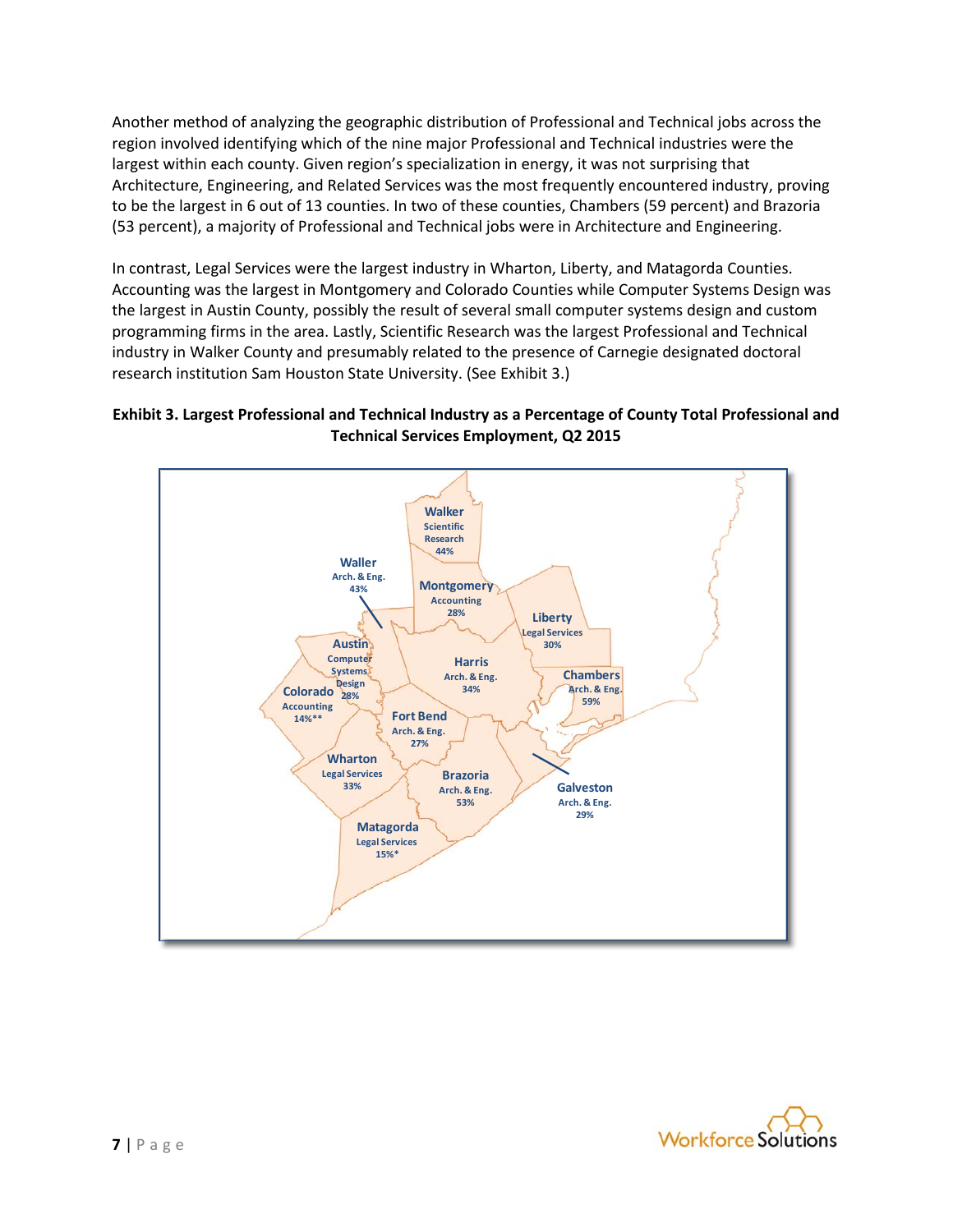## **Professional and Technical Services Sector - Employment Projections vs. Actual Job Growth**

As noted Professional and Technical Services employment is projected to grow 25 percent between 2012 and 2022. This translates to an average annual projected growth rate of 2.3 percent each year. Armed with this knowledge it was possible to determine whether Professional and Technical Services has been growing at the pace needed to reach the projected target of 246,040 jobs by 2022.

During the first two years from 2012 to 2013 and 2013 to 2014, this sector managed to grow 4.7 percent and 3.8 percent year over year, respectively, which was faster than minimum 2.3 percent needed. While data for the third and fourth quarters of 2015 are not yet available, the absolute number of Professional and Technical Services jobs as of the first half of 2015 was higher than the average for all of 2014 by only 1,488 or 0.7 percent. To compare, the first half of 2014 compared to the average of 2013 was higher by 5,086 jobs or 2.5 percent.

Put simply, job growth in the first half 2015 slowed compared to previous years and is likely to have continued to do so in the second half of the year. However, if the Gulf Coast manages to at least match the projected level of jobs for 2015 of 210,406, the region can still meet the projected target of 246,040 jobs by 2022. Note that this assumes a growth rate of 2.3 percent each year for the remaining five and a half years. At the same time, a protracted period of low oil prices continuing to adversely affect employment in the region may jeopardize the ability of Professional and Technical Services to reach this target. (See Chart 4.)



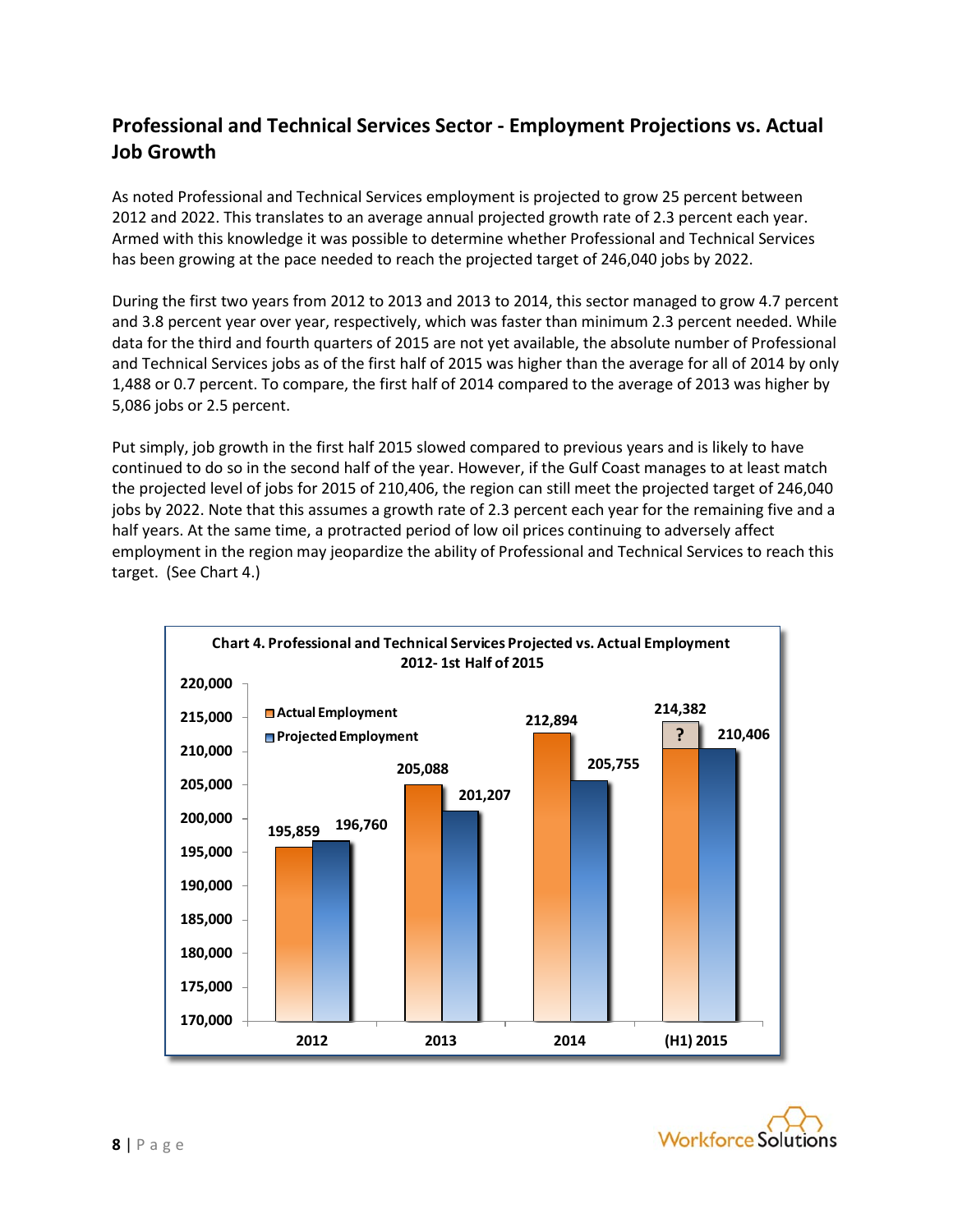## **Professional and Technical Services Major Industries - Employment Projections**

Among the nine major Professional and Technical Services Industries highlighted earlier, six are projected to grow faster than the average for all industries/occupations of 23.8 percent. Computer Systems Design and Related Services are projected to grow the fastest at 33.5 percent over the 10-year period. This is followed by Management and Technical Consulting Services (29.5 percent) and Architectural and Engineering Services (29.1 percent). Two industries, Legal Services (18.3 percent) and Accounting and Bookkeeping (16.5 percent) are projected to grow slower than average over this same period. Only Scientific Research and Development Services is expected to decline in absolute terms, contracting 14.2 percent by 2022. (See Chart 5.)



\*Denotes high-skill, high-growth industry targeted by the Gulf Coast Workforce Board

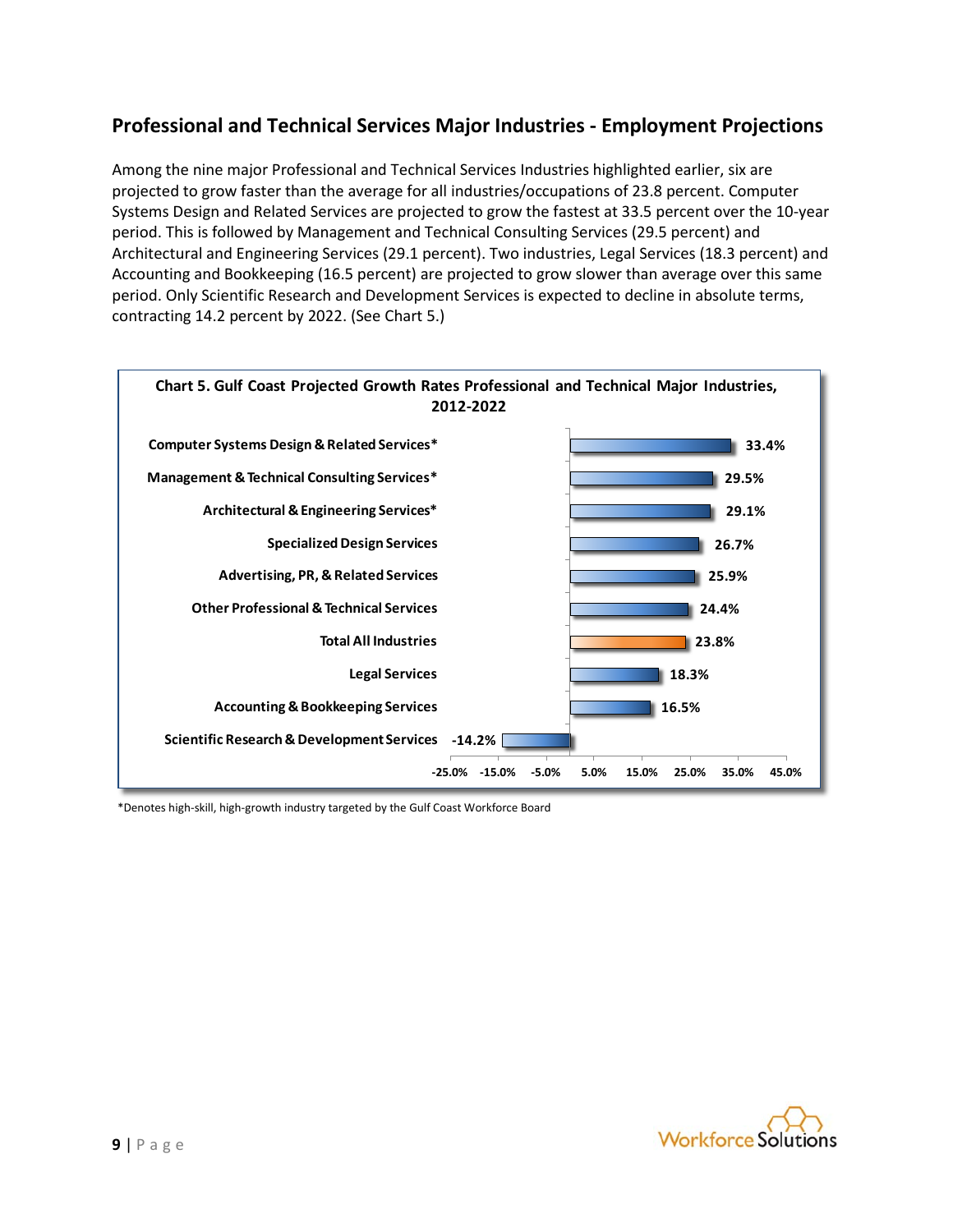## **Professional and Technical Services Demographic Trends – Workers by Age Group**

As is the case for nearly all of the Gulf Coast's sectors, Professional and Technical Services demonstrated signs of an aging workforce as well. Five age groups\* from 14-18 to 35-44 saw their shares of the sector's workers decline over the first quarters of 1996, 2005, and 2015. The 25-34 age group saw the largest percentage point decline at 5.6 followed by the 35-44 group (-5.5). The two remaining age groups, 55-64 and 65-99, saw their shares of workers increase over the 19-year period with the 55-64 group experiencing the largest share increase from 8 percent to 16 percent. In short, the share of workers in the 25-44 range fell from around 60 percent of the total in the first quarter of 1996 to 50 percent by first quarter of 2015 while the share of workers 55-99 grew from approximately 10 percent to 22 percent. (See Chart 6.)



\* Age groups 14-18 and 19-21 not shown.

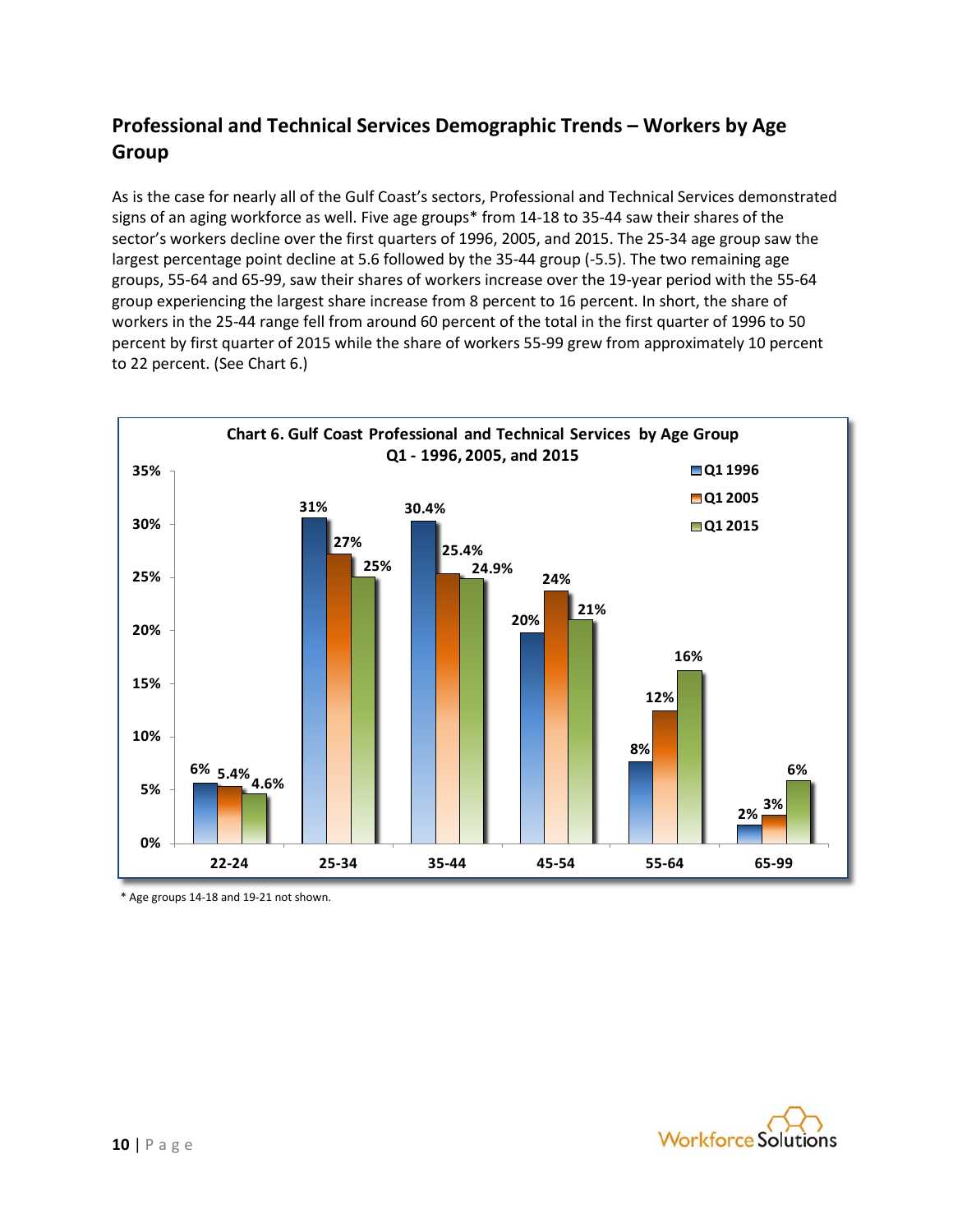## **Top-10 Largest Professional and Technical Services Occupations – Relative Size, Education, Projected Growth, and Wages**

While roughly one-third of all Professional and Technical employment could be found among Architecture and Engineering firms, the largest occupations in this sector reflected a wider range of functions than just engineering. Accountants and Auditors proved to be the most common Professional and Technical occupation comprising 5.8 percent of employment. Overall, the top-10 largest occupations could be divided into those requiring extensive education, training, and experience (e.g. Lawyers, Accountants, Civil Engineers, Managers etc.) and those requiring comparatively less education, in many cases just a high school diploma and on-the-job-training (e.g. Office Clerks, Bookkeepers, Secretaries). Among the top 10, only Architectural and Civil Drafters and Paralegals and Legal Assistants could be considered "middle-skills' occupations given that they typically require an Associate's degree however their projected growth rates were substantially different as will be seen below. (See Chart 7.)



\*Denotes high-skill, high-growth occupation targeted by the Gulf Coast Workforce Board

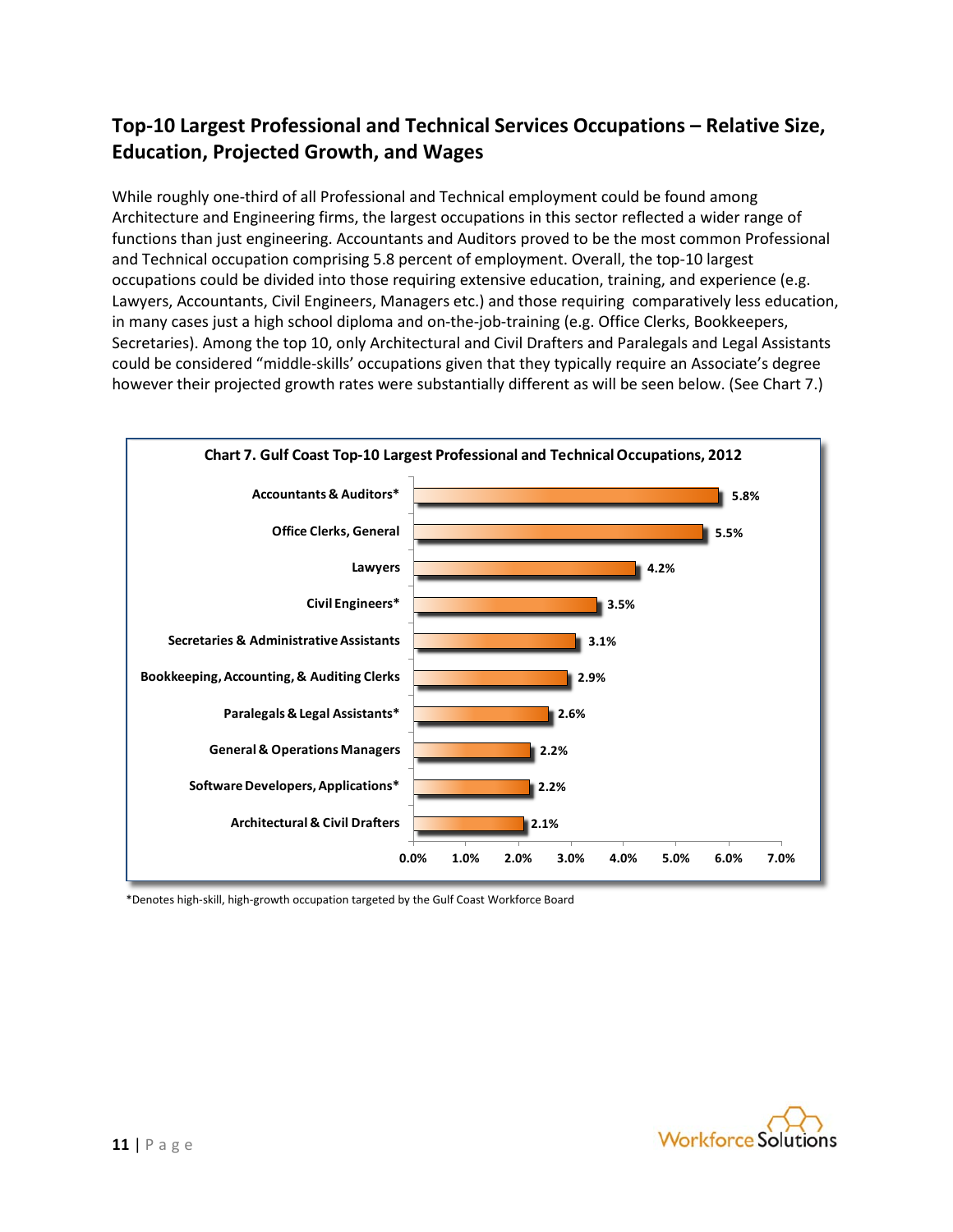Among the top-10 largest Professional and Technical occupations, long-term projected growth generally reflected the educational attainment dynamics noted above. Overall, the occupations requiring relatively more education were projected to grow the fastest with Civil Engineers poised to increase by 39.9 percent between 2012 and 2022. Lawyers were the only occupation requiring a significantly higher than average level of education while posting a projected growth rate virtually identical to the average for all occupations. The three clerical occupations noted previously are predicted to have slower than average yet respectable growth rates of roughly 19 percent to 21 percent. Of the top-10 largest occupations only Architectural and Civil Drafters were projected to grow substantially slower than average at 4.6 percent compared to an overall average of 23.8 percent over the 10-year period. (See Chart 9.)



\*Denotes high-skill, high-growth occupation targeted by the Gulf Coast Workforce Board

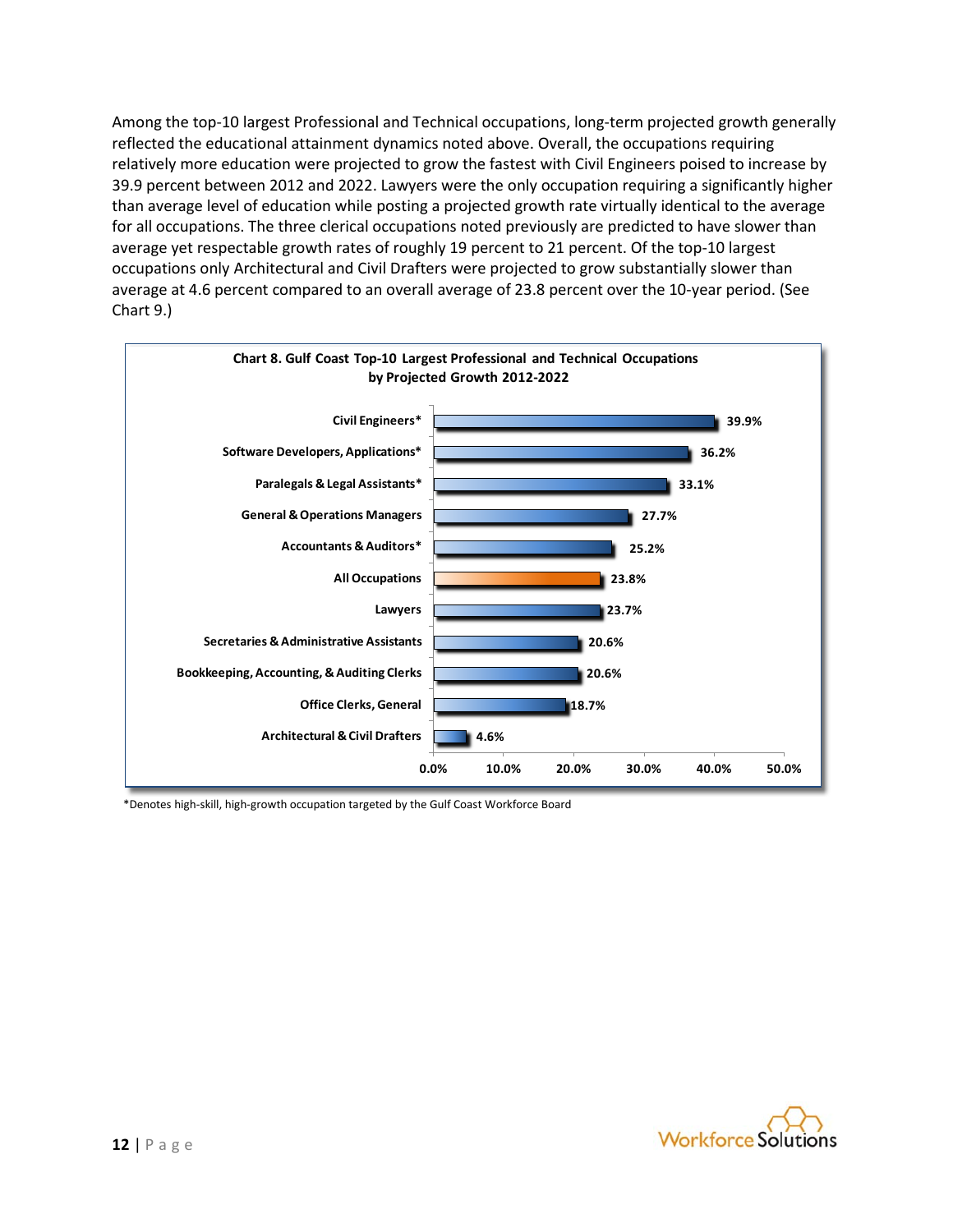Regarding wages among the top-10 largest Professional and Technical occupations, this dimension showed the strongest direct relationship to educational attainment of those examined thus far. As the only occupation of the group requiring a doctoral or professional degree, Lawyers had the highest average annual wage at \$162,057. The wage-education dynamic continued with the two occupations requiring Associate's degrees (Architectural and Civil Drafters and Paralegals) both earning more than the average for all occupations at \$50,612 per year while the three clerical roles earned wages significantly below the average. (See Chart 9.)



\*Denotes high-skill, high-growth occupation targeted by the Gulf Coast Workforce Board